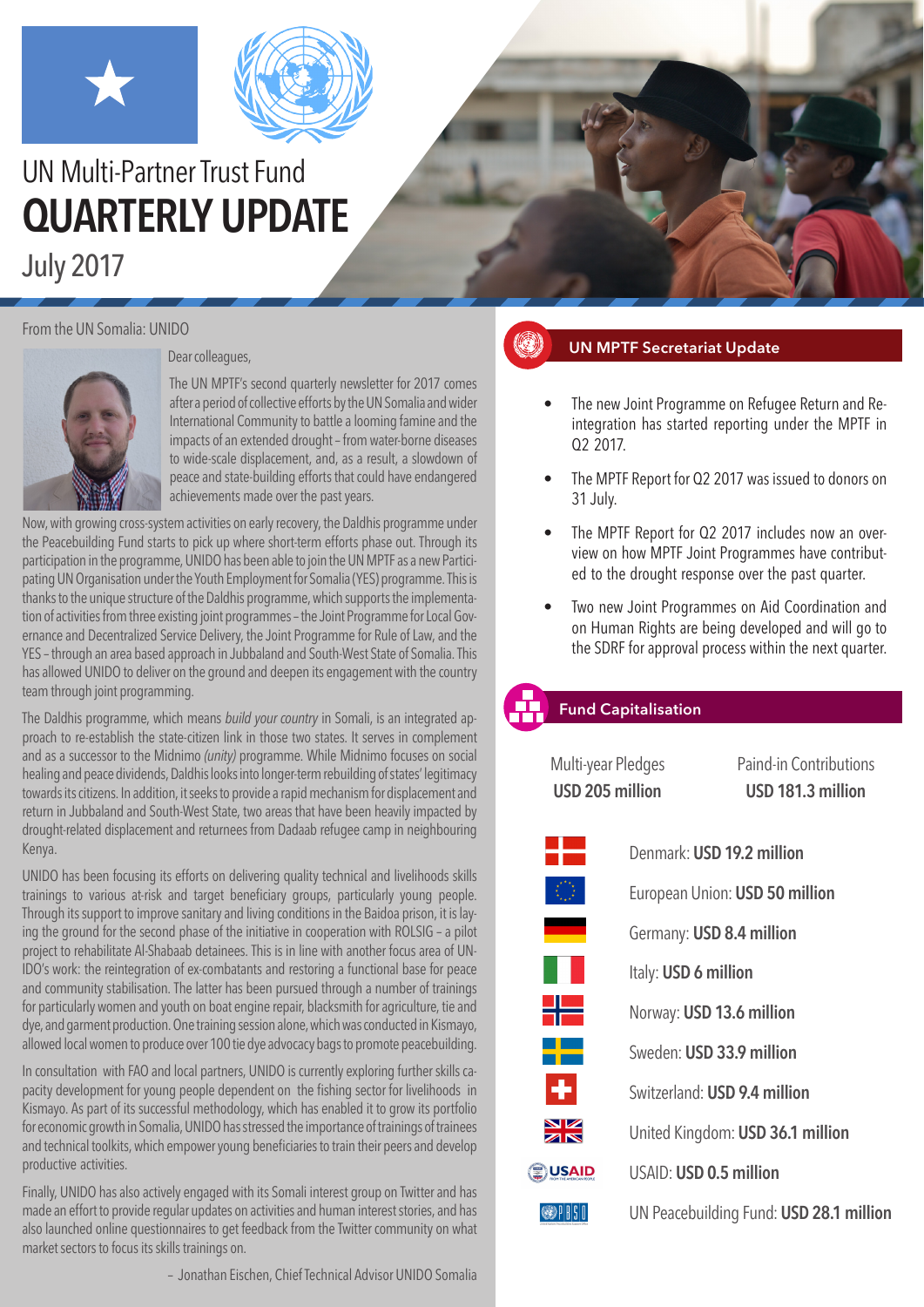

# **SUPPORT TO EMERGING FEDERAL STATES (StEFS)**

"With regard to religious reconciliation we are counting on you, the religious leaders, to engage in dialogue and give us a positive interpretation of what religion provides for," Deputy Prime Minister Mahdi Ahmed Guled, said at the 5 days National Conference on the reconciliation process in Mogadishu. The Chairperson of the Somali National Women's Association, Batulo Sheikh Ahmed Gaballe, noted that Somali women have a crucial role to play in uniting the people of Somalia and fostering peace. "The reconciliation process in Somalia lies in the hands of women in terms of funding, making peace among warring factions and healing the wounds caused by conflict to restore the dignity and integrity of the Somali people. […] we are ready to take the lead," Ms. Batulo stated. The Joint Programme on Support to Emerging Federal States (StEFS) supported the Ministry of Interior, Federal Affairs and Reconciliation (MoIFAR) to organise the National Conference, with the objective to plan the development of a reconciliation strategy through a conflict mapping exercise. During the conference, delegates identified and charted out conflict zones, types, causes, and levels of conflict in the country. The formulation of this framework is meant to help lead the ongoing state formation and peacebuilding process in Somalia.

As part of the UN system-wide priority to avert famine in Somalia, the Joint Programme also supported MoIFAR to facilitate a public accountability forum on the drought response. Relevant stakeholders, civil society organisations, elders and youth groups gathered to discuss an action plan and share progress with each other.

Between 15-19 May, 22 high-level Somali delegates visited the Kenyan Government departments in an effort to share knowledge on state devolution. During the study trip, the Somali delegates learned about the concept of devolution, planning, budgeting, public sensitisation and reporting. The Kenyan government affirmed its commitment to continue these learning exchanges for its Somali counterparts.

The StEFS programme has been organising study trips for relevant Somali stakeholders in federal partner countries in the past, in order to enhance understanding of federalism and draw lessons while developing a federal structure in Somalia.

#### **CONSTITUTIONAL REVIEW SUPPORT**

"We must seize this momentum", concluded Hon. Mohamed Sh. Osman Jawari, Speaker of the House of the People, when the Ministry of Constitutional Affairs (MoCA), along with the Speakers of the National Federal Parliament introduced to international partners a master plan for the review of Somalia's Provisional Constitution of 2012 on 21 May. With support from the Constitutional Review Joint Programme, MoCA has relaunched the review process, after it was put on hold until a new government would form after the 2016/17 elections.

The review and finalisation of a new popular and inclusive Constitution will be a conditional stepping stone for one-person one-vote elections in 2020/21. To ensure the inclusiveness of the process, extensive consultations with regional administrations, National Federal Parliament and civil society will be led to enable a consensus-driven approach.

The amendments to the Somali Constitution must address complex issues, such as the allocation of powers and resources, the status of the capital, and the compliance with international treaties signed by the government. A first consultation with all regional administrations was held in Mogadishu from 14-16 May.

#### **ELECTORAL SUPPORT**

After concluding its milestone support to the 2016/17 electoral process, the Joint Programme on Electoral Support is under revision to prepare for universal one-person, one-vote elections in 2020/21. To this effect, several activities have set the preparations in motion.

First, an electoral Needs Assessment Mission (NAM) has produced recommendations to renew and redefine the parameters of the UN electoral support to Somalia in preparation of universal elections in 2020/21.Informed by the NAM, the Joint Programme is working on a revised project document which will be in line with the new National Independent Electoral Commission Strategic Plan. In addition, by assisting MOIFAR's Electoral Law Working Group, the Programme supported the Federal Government of Somalia with the development of the critical Electoral Law through a public information session on the drafting process of the law.

This is in line with the commitments made by the Federal Government of Somalia during the London Conference to develop an Electoral Law by the end of 2018.

Finally, the Office of the Registrar of Political Parties was inaugurated and holds the mandate to oversee the process of registration of political parties, according to the Provisional Constitution. Its establishment marks a departure from the election of representatives through the clan system, to a more inclusive system of political parties.

"After almost half a century, we are doing registration of political parties and opening an Office to register political parties that are going to lead this country to peace and democracy," remarked Ms. Fawzia Yusuf H. Adam, a Member of the Federal Parliament and Chairperson of the National Democratic Party, during the launch.

#### **PARLIAMENTARY SUPPORT**

The Joint Programme on Electoral Support continued its support to "I believe the quality of women leadership, whether in parliament, the executive, or civil society, depends on their training to promote their leadership qualities and address women's issues", said Mohamed Sheikh Osman Jawari, Speaker of the House of the People during the first Annual Somali Women Parliamentarian Conference. The event took place at the end of April attended by 129 federal and state women MPs and civil society members and aimed at enhancing the skills of female Members of Parliament to effectively and competently execute their core functions and responsibilities, and to learn from good practices that other parliamentary jurisdictions have used effectively to push for women's agenda within parliament.

"I know if we become united - the women MPs in regional states and the Federal Parliament, the ministers and members of the civil society working on women issues - our voice will be heard, and we can attain our goals", stressed Hon. Deeqa Yasin Yusuf, the federal Minister for Women and Human Rights, who called on women members of regional and federal parliaments to foster unity.

To strengthen communication with the citizens and increase the awareness of the public on parliament activities, the Joint Programme supported the South-West State Parliament to establish its first website, which can be accessed via http://southwestparliament.net/.

Finally, the young graduates programme under the Parliamentary Support Joint Programme continues to build capacity of young people, including 8 men and 2 women who support Somaliland's House of Representatives and House of Elders. They support the daily activities of the houses, especially committee works, archiving tasks, taking minutes, and producing timely reports for the leadership of the houses.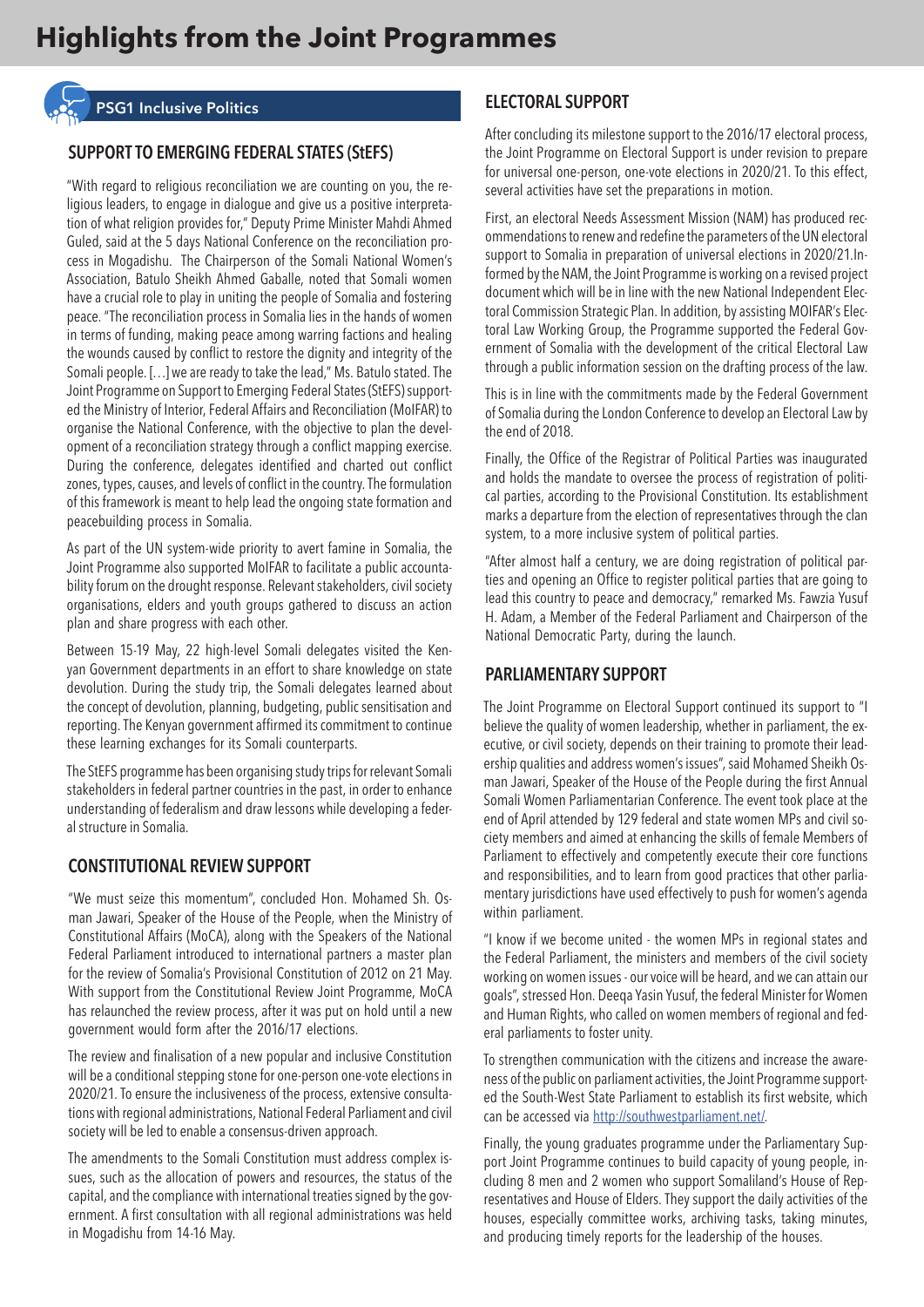#### **WOMEN'S POLITICAL LEADERSHIP & EMPOWERMENT**

The Joint Programme on Women Political Participation, Leadership and Empowerment supports activities related to women's political participation and representation in higher positions. To that end, the Programme organised several meetings for the cabinet, MPs, political parties, religious and traditional leaders in Somaliland, to secure a quota for women in the upcoming parliamentary and district elections. As a result, political parties renewed their commitment to the 30% voluntary quota.

The Joint programme also trained 25 women political aspirants on leadership skills and effective campaigning strategies in Somaliland, eight of whom have registered as candidates for the parliamentary elections.

To integrate women's political participation and empowerment into national and international frameworks of Somalia and the International Community, the Programme facilitated active engagement and participation of women leaders and actors during the London Conference. This enabled the incorporation of the women, peace and security agenda into the Conference and, as a result, the integration of gender issues into the newly adopted Security Pact and New Partnership for Somalia.

#### **PSG2/PSG3 Security & Justice**

#### **RULE OF LAW & POLICE STIPENDS**

"The country's political architecture has changed and this has an impact on the judiciary. As a result, we need to undertake judicial reforms," Mr. Idle Suleyman, the country's Chief Justice, explained during the launch of a new unified curriculum for the judiciary by the Federal Government of Somalia and the UN.

The extensive programme, which has been developed with and is being supported by the Rule of Law Programme, aims to train over 350 judicial officers countrywide to assist in the rebuilding of the country's justice sector and will initially benefit judges, prosecutors, and registrars. Later on, it will be further expanded to judicial staff from the Federal Member States of Jubbaland, South-West, Galmudug, Hirshabelle, and Puntland.

In parallel, to increase the number of qualified officials of the judiciary and law enforcement, the Programme also supports long-term legal education. As a result, 45 scholarship recipients have graduated with a Bachelors in Law from the Faculty of Law of Puntland State University in the past months.

The Joint Rule of Law Programme also supported institutions beyond capacity building and handed over to the Somali Police and the Ministry of Internal Security vehicles, furniture and solar power installations for 24 police stations. Expected to be distributed based on the agreement in the New Policing Model for resource sharing between the Federal Government of Somalia and the Federal Member States, the equipment will contribute to respond to security threats in the Federal Member States.

#### **PSG4 Economic Foundations CROSS-Cutting**

#### **YOUTH EMPLOYMENT SOMALIA (YES)**

The Joint Programme on Youth Employment Somalia (YES) has embarked on a new phase and is working on expanding its activities to other regions in Somalia. To that effect, it led missions to Bossasso in Puntland and Berbera in Somaliland, in order to inform local authorities and stakeholders about its new objectives and to design the implementation based on local youth and market needs.

The meetings were also a good opportunity to highlight successes of the first phase of the Programme. The fishery apprenticeship scheme in Bossasso for example has provided continuous employment to 45 of the 150 youth apprentices. Almost 70% of all employers who offered the apprenticeships noted increases in sales of up to 9% attributed to the youth's efforts. Thanks to this achievement, a formal agreement on partnership and cooperation with the Puntland Chamber of Commerce will be developed on skills development, notably in the fishery sector, and will be replicated in Berbera.

Similarly, the Shaqeyso training programme, which was hosted at the One Stop Youth Centre in Mogadishu intends to help people with difficult family situations and internally displaced persons (IDPs) to gain comprehensive life skills training, construction skills training and to give them tools to start their own business. With a total of 359 participants, out of which 349 have graduated, the programme has reached a success rate of over 97%.

In the future, stronger focus on start-up tool packages (such as tooling equipment relevant to the respective business sector) instead of loan products for youth will be explored in order to prevent young people from being burdened by debt.

To place youth in meaningful vocational and professional employment, an Africa Working Employability Ecosystem programme for Somalia (Somalia Working) has also been developed and is expected to be operational by August.

#### **SUSTAINABLE CHARCOAL REDUCTION**

"It's time to act effectively at national and regional level", said Moalim Mohamud Ahmed, Environment Minister for South West State, emphasizing the urgent need for strong political commitment, regulatory frameworks, and community sensitization on all levels to fight the illegal trade of charcoal.

The damages on the environment of charcoal production are severe, with massive depletion of forest and a wide range of resources observed across Somalia. To promote energy security and more resilient livelihoods through a gradual reduction of sustainable charcoal production, trade and use, the Joint Programme on Sustainable Charcoal and Alternative Livelihoods undertook a workshop in Mogadishu to organise and coordinate the joint implementation of activities with government and stakeholders.

Charcoal production remains however a main source of livelihoods for many poor and vulnerable households. Opening up alternative livelihood opportunities for the population is therefore considered as key to the programme's success. With that in mind, the Programme has integrated compatible activities in areas of livestock and agriculture, benefitting women and young people as much as possible. Additionally, the Programme aims to explore businesses promoting alternative energy sources, such as liquefied petroleum and solar energy.

#### **CAPACITY DEVELOPMENT**

The Capacity Development Programme continued its support to key federal and regional ministries and has been instrumental in drafting the new aid architecture under the National Development Plan. At the federal level, during a workshop with federal and state representatives, a consensus has been reached to change the 'Pillar Working Groups' to 'Sector Working Groups' in agreement with civil society and internation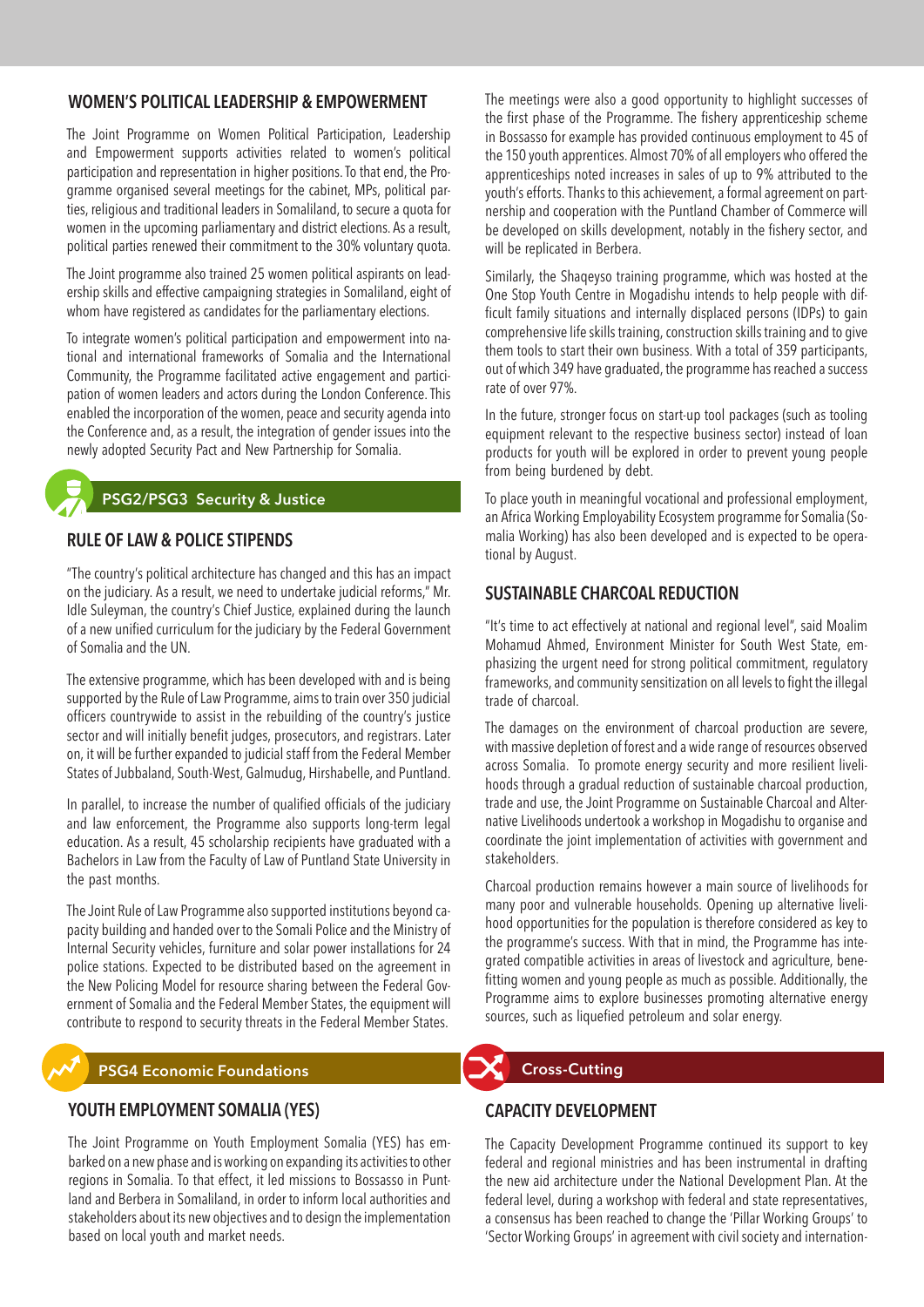al partners, which joined the workshop.

To that effect, the Programme supported the Puntland Ministry of Planning and International Cooperation in hosting six Sector Working Group meetings in Garowe to fulfil the objectives of the Puntland Development Forum.

The Programme further supported Puntland's Ministry of Women Development and Family Affairs (MOWDAFA) to host a training of a group of elders in order to enhance gender mainstreaming and train regional traditional leaders on gender issues.

To address the critical capacity gaps in Somalia's civil service, which has not yet been institutionalised, the Programme supported several important meetings in Mogadishu and South-West State to discuss issues related to recruitment and appointment policies. To spearhead these discussions, a Recruitment and Appointment Policy as well as a Young Graduate Recruitment Manual have been drafted and are being currently discussed.

In line with the Somali National Development Plan to improve the transparency of external aid delivery, the Joint Programme also held a 3-days training in May with government partners on how to deliver, monitor and report effectively on development projects in Somalia.

#### **JOINT PROGRAMME ON LOCAL GOVERNANCE (JPLG)**

With support from the Joint Programme on Local Governance, the South-West State Assembly passed the Local Government Law, which was subsequently launched in early July, and kicked off the district council formation process in the state. The Federal Government of Somalia, with support from the Programme and international donors, is working to create strong, organised and representative district councils, as part of its efforts to improve effectiveness and openness in local governance. The launch of the law on local government and commencement of the district council formation process means that these efforts can now officially move forward in the State. Speakers at the launch in Baidoa underlined the importance of devolving power to the lowest level, in order to ensure that ordinary people can elect the leaders of their choice.

The Participatory Planning and Public Expenditure Management has been validated in its new form in Puntland and Somaliland. Based on consultations and lessons learned, the document has been revised and includes now the Local Government Finance Policy. The Participatory Planning and Public Expenditure Management has been renamed to District Planning and Financial Guide. Through support from the Joint Programme, representatives from South West, Galmudug, Jubbaland and Hirshabelle took part in Puntland's review of the District Development Framework and the validation of the District Planning and Financial Guide.

Looking forward, JPLG will support Somaliland and Puntland in preparing and delivering on their respective guides. The process will focus on bringing the various government institutions together to streamline the process and enable the expansion of the local government planning cycle to all districts within the states.

#### **JOINT PROGRAMME ON ENABLERS**

"The New Partnership for Somalia should reflect priorities highlighted under the National Development Plan and clearly articulate the role of civil society in its implementation." – this was one of the outcomes of the Mogadishu pre-event, in support of the London Conference Somalia.

The RCO has been supporting the development of a new aid architecture, including support to the preparations of the London Conference for Somalia and the Mogadishu pre-event, as well as the development of the New Partnership for Somalia, which will guide the partnership framework between Somalia and the International Community. Aligned with Somalia's aid architecture under the National Development Plan, the finalisation of the UN Strategic Framework (UNSF) for Somalia has marked a milestone achievement of the RCO, which has been instrumental in supporting the consultation, drafting and approval process.

In Somaliland, the RCO, through cooperation with OCHA and the NGO Consortium, enabled the improvement of overall coordination of drought response efforts, particularly concerning improvements of government/ UN/ NGO relations and information sharing, as well as overall UN communications.

In line with the prioritisation of drought response, UNDSS has added surge support and maintained its Medical Emergency Response Teams (MERT) in Garowe, Hargeisa, Galkayo, Bossaso and Dollow, enabling UN agencies and international staff to operate in these locations and provide relief.

In addition, RMU continued its support to UN agencies engaged in drought response through accelerated due diligence and a number of risk assessments and analyses. The RMU also worked with several MPTF Joint Programmes to strengthen their own risk management procedures and approaches.

Finally, with UN MPTF support, UN Women has been able to support the government in delivering a chapter on gender in the National Development Plan, including targets and milestones which will enable accountable work on gender over the coming years

#### **National Window**

#### **PILOT PROJECT TO STRENGTHEN NATIONAL SERVICE DELIVERY**

The Project Implementation Unit (PIU) under the Ministry of Finance has completed design work for additional two projects under phase II. The projects will be implemented in Galmudug state and foresee the construction of the new Mayor's office in North Galkayo district as well as a new office for the Mayor in Bandiiradley in South Galkayo.

The PIU has been reaching out to local residents and communities in areas of implementation, as part of its communication and outreach strategy. These efforts have already raised significant awareness among target communities, who have been interested to learn more about the projects and have contacted their local administrations for more information. To that effect, the PIU will increase information sharing and awareness activities with the target communities over the next quarter.

On the broader spectrum of the National Window, the Support to Stabilization Project, which augments stabilisation efforts by the government through the establishment of district administrations, is now fully implemented through the National Window.

# **Peacebuilding Fund**

#### **MIDNIMO**

As a result of the community consultations, the urban profiles of Kismayo and Baidoa have been drafted. The profiles serve as a toolkit to spatial and socio-economic analyses with an approach to respond to the humanitarian and displacement crises. The toolkits will help the local leadership to lead planning and recovery programmes.